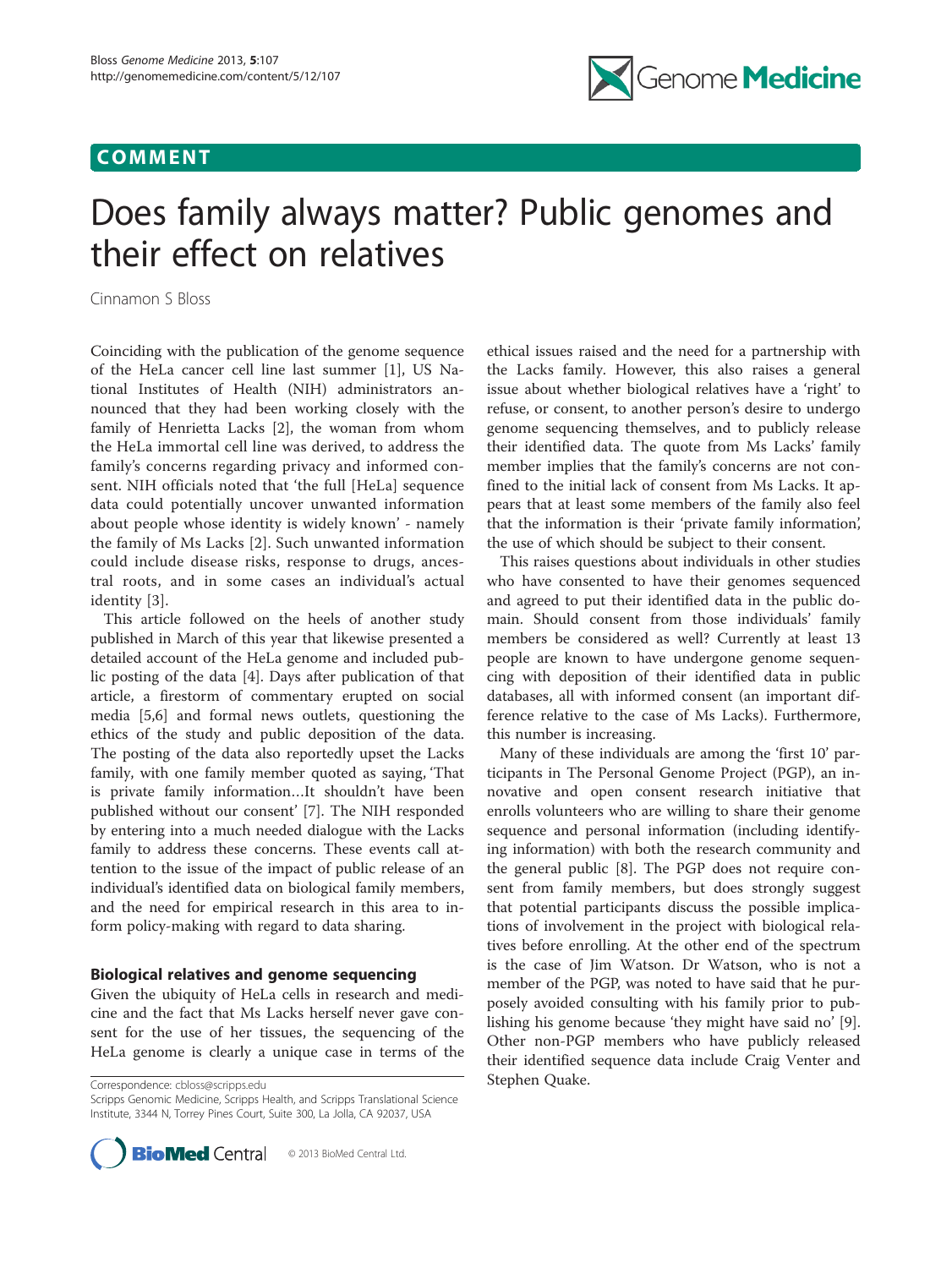Several easily accessible books and websites suggest that, collectively, the group of 13 known individuals who have undergone sequencing with public deposition of identified data have at least twice as many living firstdegree relatives, some of whom are minors. First-degree relatives, by definition, share about half of their genome with the primary individual whose genome was sequenced. The extent to which these relatives may be affected by the publication of their family member's data is an important and interesting empirical question.

## A previous case

The issue of protecting family members in survey and genetics research has come up before. In 2001, there was a reported dispute between the father of a young adult woman who was recruited to participate in a twin study, and Virginia Commonwealth University (VCU). Her father became aware of her participation and the fact that the investigators for the project had asked her to provide information about the health of her parents and other family members, including information he felt was sensitive and personal [[10](#page-2-0)]. The father contacted the NIH's Office for Protection from Research Risks, which ruled that the VCU Institutional Review Board (IRB) should have considered the role of family members in the research, and whether or not consent should have been sought from family members. This, in turn, prompted a discussion about instances in which family members should be considered human research participants themselves (that is, if they are identifiable or if the information obtained about them from the primary participant constitutes private information) and whether there are circumstances in which informed consent from relatives can be waived [[10\]](#page-2-0).

Although research studies involving public deposition of identified genome sequences, including the HeLa genome sequence, would seem to warrant the need for consent from biological relatives according to the published criteria described above [[10\]](#page-2-0), it seems likely that this was not done in most, if not all, of the known cases. Furthermore, anecdotally, in the roughly 10 years I have spent doing family history, genetic and genomic research with human participants at a variety of institutions, there has never been an instance in which an IRB has requested that a study submitted for approval either include family member consent or include a list of reasons why informed consent for family members should be waived. Ultimately, it is unclear what the actual regulatory impact, if any, of the VCU case has been. What does seem clear, however, is the need for increased understanding of the impact of research like this on family members who, in some instances, may object to release of what they may feel is their private information, without their consent.

## The need for more data

The partnership formed between the Lacks family and the NIH - and by extension the research community - is a positive step towards the responsible and ethical conduct of research involving HeLa cells, as well as research more generally. This is also, however, an opportunity to consider other instances in which individuals are making their identified genomes publicly available. Importantly, all publicly available identified genomes (perhaps also so-called 'de-identified' genomes [\[3](#page-2-0)]) have the potential to reveal health and other risks possessed by the primary individual's biological relatives, which could theoretically lead to harms encountered by such relatives. Quantifying the exact nature and extent of those harms and their likelihood is an important area for further research under the umbrella of ethical, legal and social issues in genomics. Although significant risks may theoretically be present, in reality they may be small or even negligible. Such risks may include genetic discrimination, or emotional or psychological harm stemming from family members learning of unexpected or unwanted personal genetic risk information that goes beyond family history information, of which they may or may not have already been aware. Empirical assessment of these possible phenomena would be a fruitful area for further study.

Mandating the need for consent from family members in genetic or other research studies seems premature, and actually implementing such a mandate would likely be logistically difficult. Perhaps even more importantly, such a mandate would limit autonomy of the primary research participant, one of the most closely held principles of research ethics. Furthermore, many would rightfully argue that such a policy would be an unnecessary hindrance for research more generally (not just genomic research, but any research in which family history information is obtained). Given the lessons learned from the case of Henrietta Lacks and her family, however, it is reasonable to consider that there is likely to be some degree of impact on biological relatives of individuals that choose to make their genomes public. Empirical research to understand the nature and extent of that impact could inform a data-driven approach for policy-making that is applicable to public data sharing in genomics more generally, rather than being limited to the specific case of HeLa cells.

#### Abbreviations

IRB: Institutional Review Board; NIH: National Institutes of Health; PGP: The Personal Genome Project; VCU: Virginia Commonwealth University.

#### Competing interests

The author declares that she has no competing interests.

#### Acknowledgements

The author would like to thank Nicholas J Schork, Arthur R Derse, Eric J Topol and Ben Daley for their comments on previous drafts of this manuscript. The author would also like to thank Burcu Darst for her